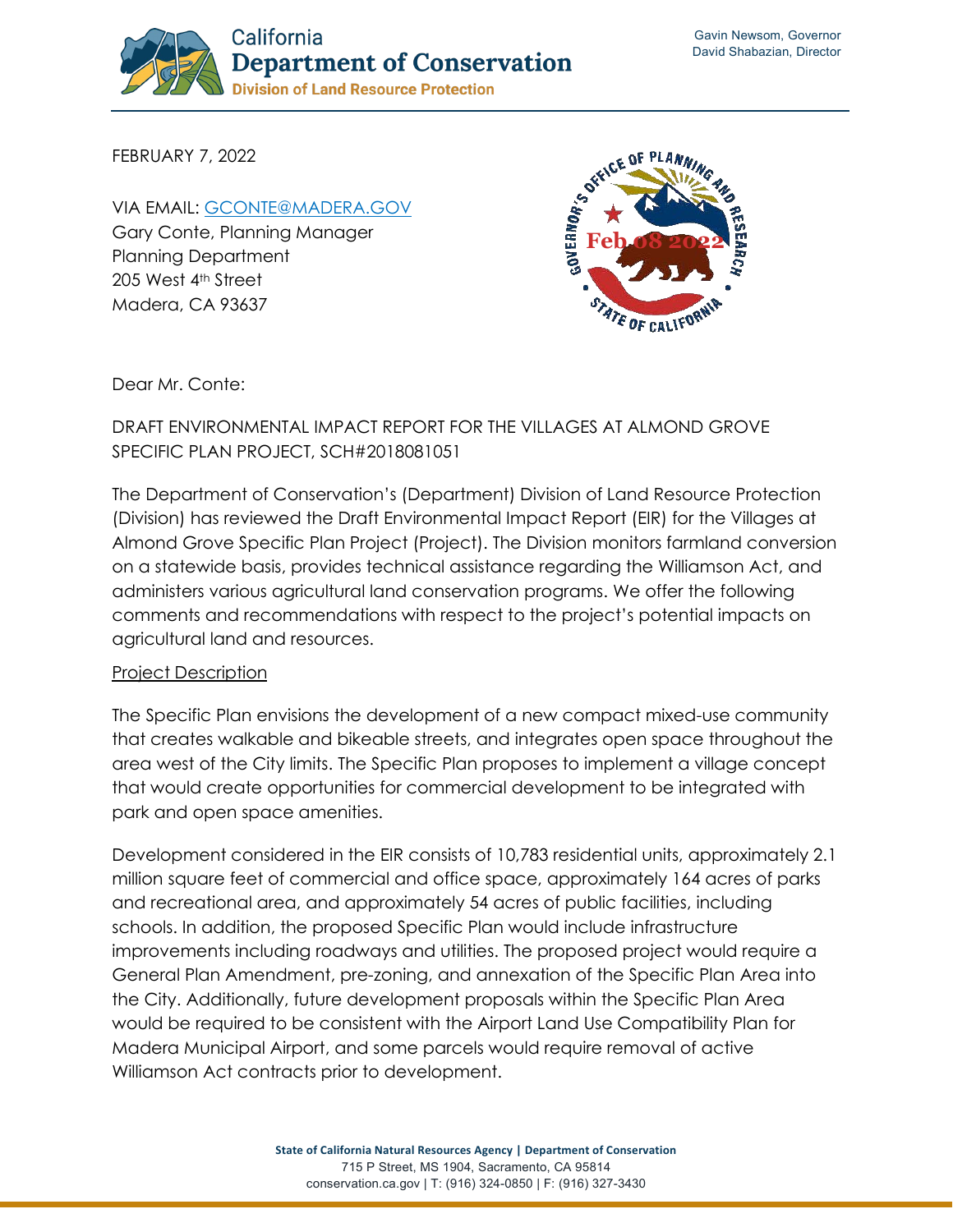## Department Comments

The conversion of agricultural land represents a permanent reduction and significant impact to California's agricultural land resources. CEQA requires that all feasible and reasonable mitigation be reviewed and applied to projects. Under CEQA, a lead agency should not approve a project if there are feasible alternatives or feasible mitigation measures available that would lessen the significant effects of the project.

All mitigation measures that are potentially feasible should be included in the project's environmental review. A measure brought to the attention of the lead agency should not be left out unless it is infeasible based on its elements.

Consistent with CEQA Guidelines, the Department recommends the County consider agricultural conservation easements, among other measures, as potential mitigation. (See Cal. Code Regs., tit. 14, § 15370 [mitigation includes "compensating for the impact by replacing or providing substitute resources or environments, including through permanent protection of such resources in the form of conservation easements."])

Mitigation through agricultural easements can take at least two forms: the outright purchase of easements or the donation of mitigation fees to a local, regional, or statewide organization or agency whose purpose includes the acquisition and stewardship of agricultural easements. The conversion of agricultural land should be deemed an impact of at least regional significance. Hence, the search for replacement lands should not be limited strictly to lands within the project's surrounding area.

As discussed in the Agriculture and Forestry Resources section of the EIR, Madera County, "expressed concern regarding the establishment of new agricultural easements within the County in order to offset potential environmental impacts resulting from the conversion of agricultural land."[1](#page-1-0) Although the lead agency has expressed concerns with the use of agricultural easements within the County, it has not discussed the use of agricultural easements, or the donation of mitigation fees (in lieu-of fees), to areas outside of the County. As previously stated in the Department's comments, the conversion of agricultural land should be deemed an impact of at least regional significance, and the search for replacement lands should not be limited strictly to lands within the project's surrounding area.

Of course, the use of conservation easements is only one form of mitigation that should be considered. Any other feasible mitigation measures should also be considered. The Department suggests the lead agency revisit its consideration of agricultural

<span id="page-1-0"></span><sup>1</sup> The Villages at Almond Grove Specific Plan, Public Review Draft Environmental Impact Report, December 2021, P.4.2-11, [https://files.ceqanet.opr.ca.gov/72174-](https://files.ceqanet.opr.ca.gov/72174-3/attachment/h9rmrerisXcV6z0SJ7GOR0YevNlm-PY10KA2Shrjz5w3ZL9NhBgGiyK-qF2rl_jwZEnAYArd8Y7jsd1J0) [3/attachment/h9rmrerisXcV6z0SJ7GOR0YevNlm-PY10KA2Shrjz5w3ZL9NhBgGiyK](https://files.ceqanet.opr.ca.gov/72174-3/attachment/h9rmrerisXcV6z0SJ7GOR0YevNlm-PY10KA2Shrjz5w3ZL9NhBgGiyK-qF2rl_jwZEnAYArd8Y7jsd1J0)[qF2rl\\_jwZEnAYArd8Y7jsd1J0](https://files.ceqanet.opr.ca.gov/72174-3/attachment/h9rmrerisXcV6z0SJ7GOR0YevNlm-PY10KA2Shrjz5w3ZL9NhBgGiyK-qF2rl_jwZEnAYArd8Y7jsd1J0)